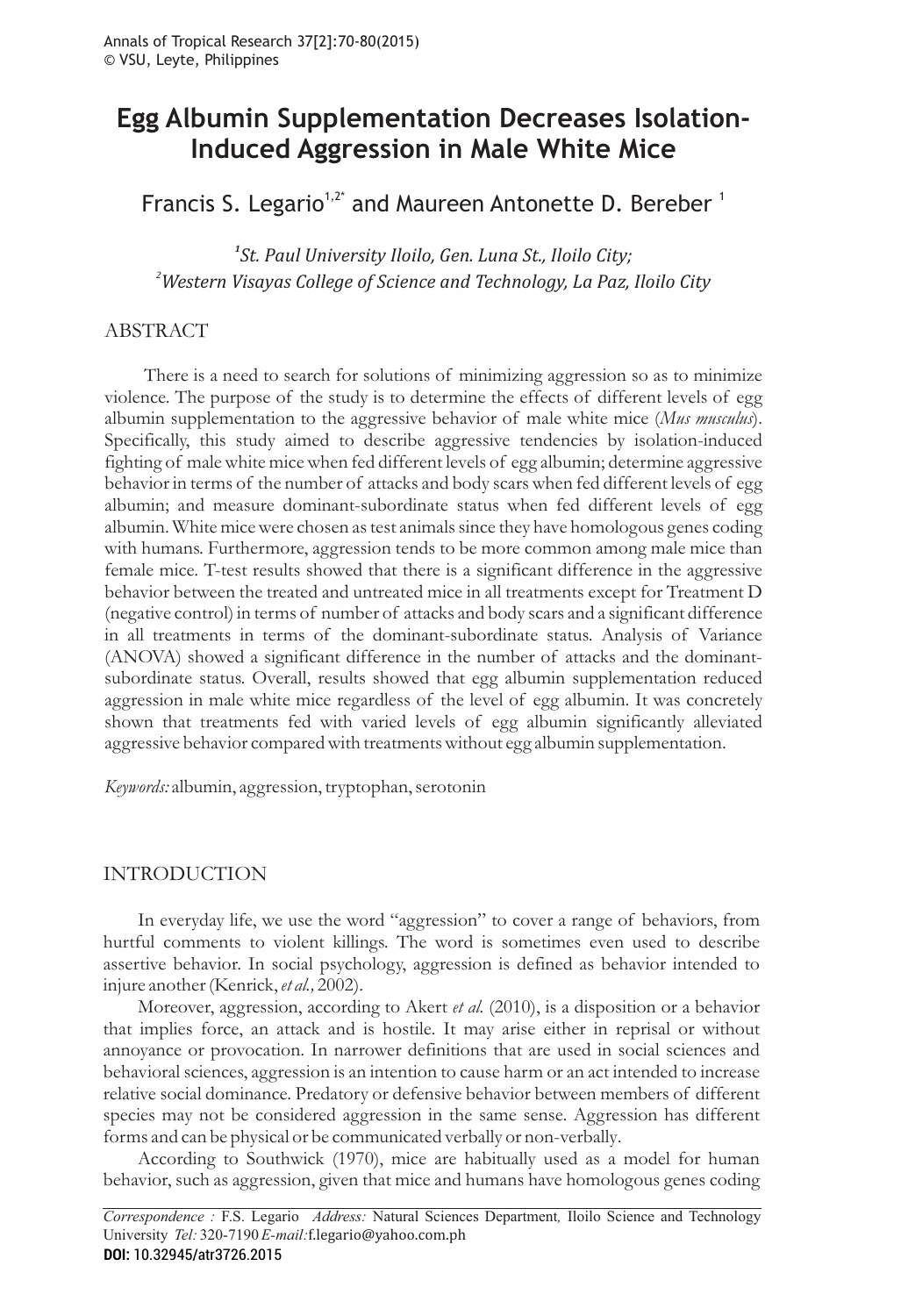# Egg Albumin Supplementation Decreases Isolation-Induced Aggression  $\qquad \qquad \, 71$

for homologous proteins that are used for comparable functions at some biological levels.

In mice aggression, as indicated by Bock and Goode (1996), males with the identical genotypes were more likely to fight than males that encountered males of other genotypes. Another appealing judgment in mice dealt with mice reared alone. These mice showed a strong inclination to attack other male mice upon their first exposure to the other animals. The mice reared alone were not taught to be more aggressive; they simply exhibited the behavior. This implicates the natural tendency related to biological aggression in mice because the mice reared alone lacked a parent to show them when to be aggressive.

Olivier and Young (2002) stated that several paradigms are used to study aggressive behavior. Some of these are isolation-induced offensive behavior (mouse), residentintruder offensive behavior (rat/mouse/hamster), offensive behaviour after electrical stimulation of the brain (rat), and offensive play-fighting among juvenile rats.

Meanwhile, there are drugs/ substances that can decrease aggressive behavior especially in humans. One of these is fluoxetine which is the drug that was used in the conduct of this study in order to compare the effects of egg albumin in alleviating aggressive tendencies. Fluoxetine, as stated by Ogbru (2012), is used in treating anxiety and depression that trigger aggression. However, fluoxetine is expensive and is not an over-thecounter drug. It also has several side effects which include nausea, anxiety, headache, drowsiness, decreased appetite, insomnia, increased sweating, etc.

Studies have shown that tryptophan, an amino acid which is the precursor of serotonin, has been found to have an effect on aggression. Low tryptophan diet was found to be associated with decreased brain serotonin and increased aggression (Werbach, 1995). Tryptophan intake is inversely correlated with aggressiveness in humans. Dougherty *et al.* (1999) stated that there is a well-established relationship between aggression and lowered serotonin neuro-transmission and that diet manipulation using tryptophan positively lowers aggression. However, pure L-tryptophan is very expensive such that alternative source for supplementation in the diet is essential. Tryptophan is naturally occurring most significantly in egg whites (Emmanuelson, 2010). Around 28 g of dried egg white contains approximately 999 mg or almost a gram of tryptophan. Thus it was considered in this study to use egg white as dietary source of tryptophan.

Thus, this study was conducted in order to provide cheaper and natural alternatives to expensive drugs in alleviating aggression.

#### MATERIALS AND METHODS

#### *Research Design*

This study made use of the Randomized Complete Block Design or RCBD. There were five treatments which were replicated three times. The study underwent two trials.

The treatments were:

- A 15% egg albumin
- B 10% egg albumin
- C 5% egg albumin
- D-(negative control)-without egg albumin
- E (positive control) fluoxetine

#### *Setting of the Study*

This study was conducted at St. Paul University Iloilo, Animal Laboratory. The study, specifically on handling of the mice, was reviewed and approved by the Ethics Review Committee of the university.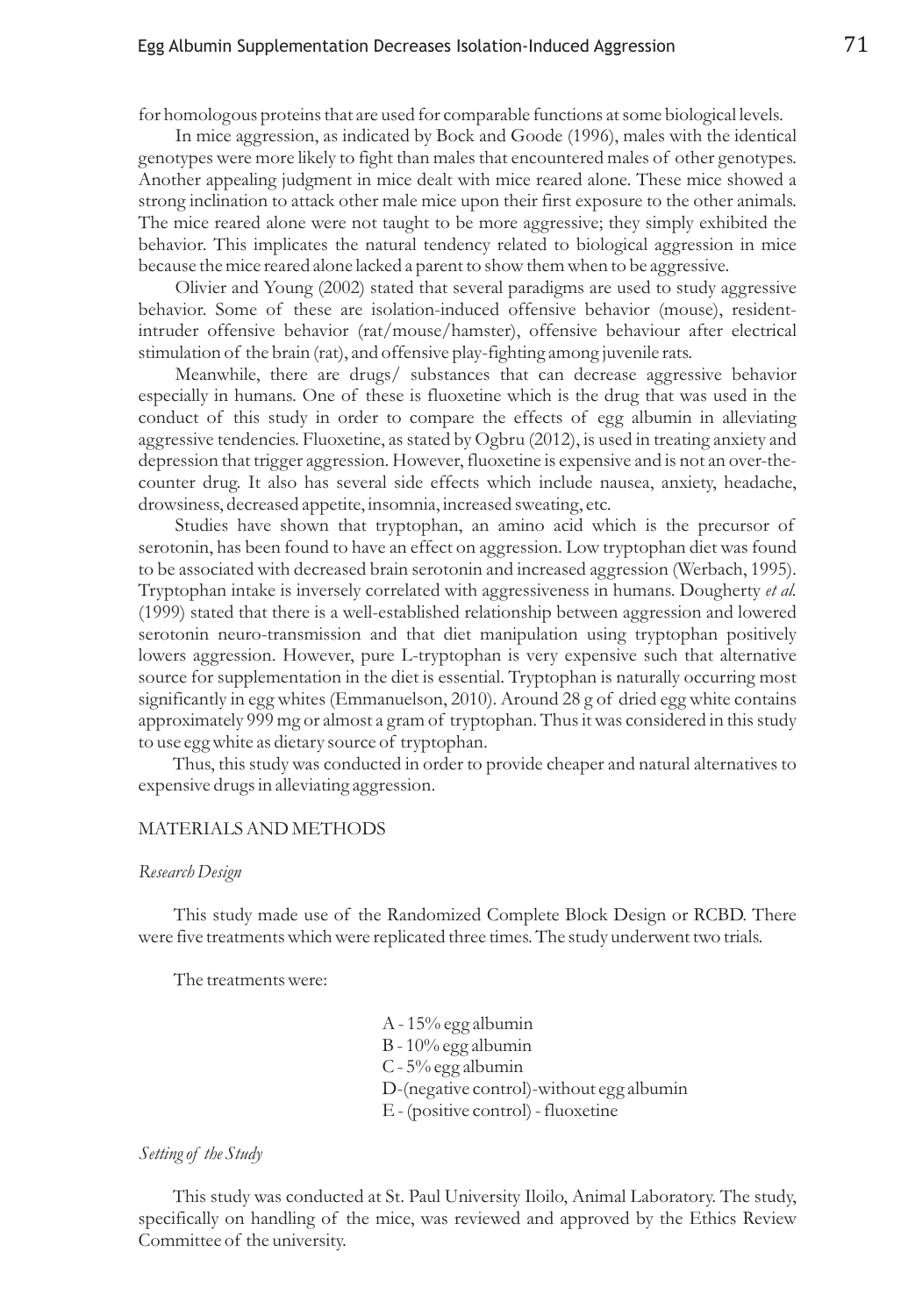## *Test Animals*

This study used male BALB (Bagg Albino) white mice (Mus musculus) as experimental test animals which were purchased from a local animal breeder. The test animals were mature adult (three to six months of age). There were fifteen pairs of mice per trial. Each pair of mice was put in a separate cage; one was fed in a particular treatment while the other was the control. The test animals underwent the process of acclimatization three weeks prior to the conduct of the study in order for them to be able to adjust to the gradual change in the environment.

Flouxetine dosage was consulted with a local veterinarian. Thus, the method for arriving at a specific dosage for each male white mouse which underwent treatment was:

Mean Weight of Mice = 23.7 grams

Given that the recommended daily dosage is  $0.05$  mg/g, the fluoxetine dosage for each treated male mouse was 1.2 mg.

Fluoxetine was given by putting 2.5 mg of it on top of the feed of the mice during feeding period. It was made sure that fluoxetine was taken completely by the mice.

#### *Feed/Treatment Preparation*

According to Reeves *et al.* (1993), the following are the recently tested purified diets for rapid growth of young rats and mice or for maintenance of adult rats and mice:

| Ingredient                         | Maintenance        | 15%     | 10%     | $5\%$   |
|------------------------------------|--------------------|---------|---------|---------|
|                                    | (Negative Control) |         |         |         |
| Basic Diet, $g$ / $kg$ diet        |                    |         |         |         |
| Cornstarch                         | 465.692            | 465.692 | 465.692 | 465.692 |
| Casein $(=85\%)$                   | 180,000            | 153.000 | 162.000 | 171.000 |
| Dextrinized cornstarch             | 155.000            | 155.000 | 155.000 | 155,000 |
| Sucrose                            | 100,000            | 100,000 | 100,000 | 100,000 |
| Egg Albumin                        | 0.000              | 27,000  | 18.000  | 9.000   |
| Fiber source (cellulose)           | 50,000             | 50,000  | 50,000  | 50,000  |
| Mineral mix                        | 35,000             | 35,000  | 35,000  | 35,000  |
| Vitamin mix                        | 10.000             | 10.000  | 10.000  | 10.000  |
| L-Cystine                          | 1.800              | 1.800   | 1.800   | 1.800   |
| Choline bitartrate (41.1% choline) | 2.500              | 2.500   | 2.500   | 2.500   |
| Tert-butylhydroquinone (TBHO)      | 0.008              | 0.008   | 0.008   | 0.008   |

Table 1. Feed formulation for male white mice (Mus musculus).

Feed was prepared at the Feed Mill of Southeast Asian Fisheries Development Center (SEAFDEC)-Aquaculture Department, Tigbauan, Iloilo.

#### *Duration of Feeding*

Two trials were conducted simultaneously. After three weeks of acclimatization, the male white mice were then subjected to a treatment period of one week. The test animals were fed 4.5 g everyday in *ad libitum* (Bowman, 2012). Excess feed per day were weighed in order to determine if the test animals had at least the same amount of feed eaten. Excess feed were thrown.

### *Data Gathering*

After isolating the male mice in individual housing cages  $(5 \times 5)$  in) for one week of treatment period, data were then gathered through thirty minutes of observation wherein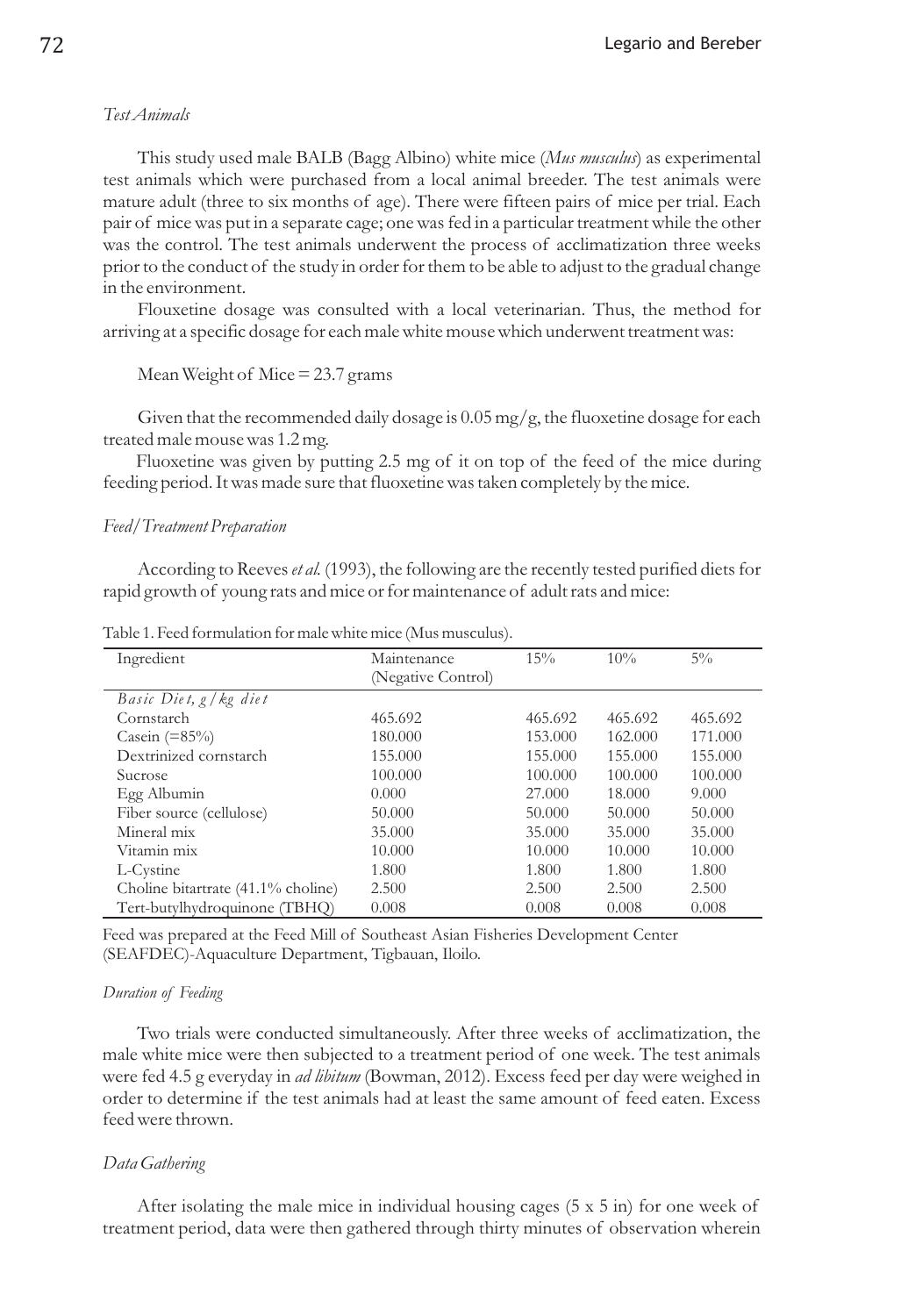# Egg Albumin Supplementation Decreases Isolation-Induced Aggression  $\qquad \qquad \, 73$

every pair of mice was subsequently placed together in a cage (Crawley, 2007).

Resident-intruder test took place as soon as the treated mouse was joined by the untreated one. This test determined the number of attacks and number of body scars (Olivier & Young, 2002). The number of body scars was visually inspected on each mouse.

In measuring dominant-subordinate status, the pair of male white mice was placed in a cylindrical plastic tube with a length of 60.69 cm and inside diameter of 6.27 cm, and the individual that retreated to one end was scored as the subordinate. It was also observed for an hour (Hahn & Schanz, 1996).

#### *Statistical Tools*

Mean scores were obtained in order to determine the number of attacks, the number of body scars, and the dominant-subordinate status of the treated and untreated male white mice. A Statistical Package for Social Science (SPSS) version 11.5 was used as provided by the Research Center of SPUI. The alpha value was 0.05 and the critical rejection region was 5 %. One Way Analysis of Variance (ANOVA) was used to determine significant differences among treatment levels. Since results showed a significant difference, Post Hoc Analysis using the Least Significant Difference (LSD) was utilized to compare differences among treatments. T-test for Independent Samples was also used to determine the significant difference between the treated mice and the untreated mice per treatment.

#### **RESULTS**

#### *Descriptive Data Analysis*

Mean scores were obtained in order to determine the number of attacks, the number of body scars and the dominant-subordinate status of the treated and untreated male white mice. A Statistical Package for Social Science (SPSS) version 11.5 was used as provided by the Research Center of SPUI. The alpha value was 0.05 and the critical rejection region was 5 %. One Way Analysis of Variance (ANOVA) was used to determine significant differences among treatment levels. Since results showed a significant difference, Post Hoc Analysis using the Least Significant Difference (LSD) was utilized to compare differences among treatments. T-test for Independent Samples was also used to determine the significant difference between the treated mice and the untreated mice per treatment.

Figure 1 shows that the number of attacks elicited by the untreated white mice in Treatments  $A$ ,  $B$ ,  $C$ , and  $E$  was higher than those that were treated using varied levels of egg albumin. However, the number of attacks elicited by the untreated mice in Treatment D was lower than the treated one.

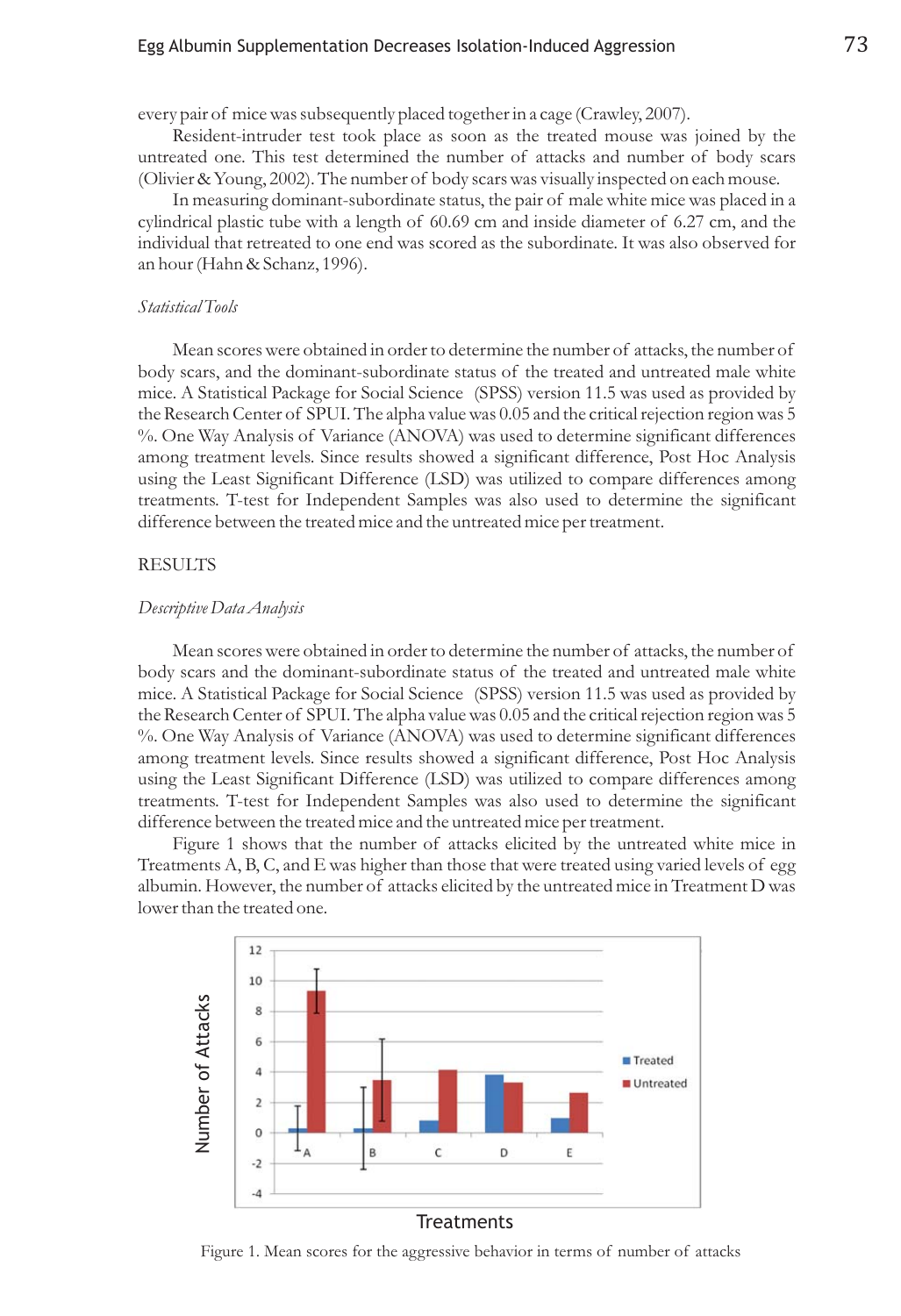Figure 2 shows that the number of body scars elicited by the untreated white mice in Treatments  $A$ ,  $B$ ,  $C$ , and  $E$  is lower than those that were treated using varied levels of egg albumin. However, the number of body scars elicited by the untreated mice in Treatment D was higher than the treated one.



Figure 2. Mean scores for the aggressive behavior in terms of number of body scars

Figure 3 reveals that the treated white mice in Treatments  $A, B, C$ , and  $E$  scored lower in terms of measuring the dominant-subordinate status than the untreated mice. However, the treated mice in Treatment D scored higher than the untreated counterpart. Hence, the treated mice in Treatments A, B, C, and E were subordinates while the treated mice in Treatment D was dominant.



Figure 3. Mean scores for the aggressive behavior in terms of dominant-subordinate status

### *Inferential Data Analysis*

The following results show the ANOVA and t-scores which determined (1) difference in the aggressive behavior of male white mice in terms of the number of attacks when fed different levels of egg albumin; (2) difference in the aggressive behavior of male white mice in terms of the number of body scars when fed different levels of egg albumin and (3) difference between the dominant-subordinate status of male white mice when fed different levels of egg albumin.

Table 1.1 shows that there were significant differences in the aggressive behavior of male white mice in terms of number of attacks using treatments  $A$ ,  $B$ ,  $C$ , and the positive control. However, it was found that there was no significant difference in the aggressive behavior of male white mice in terms of the number of attacks using the negative control.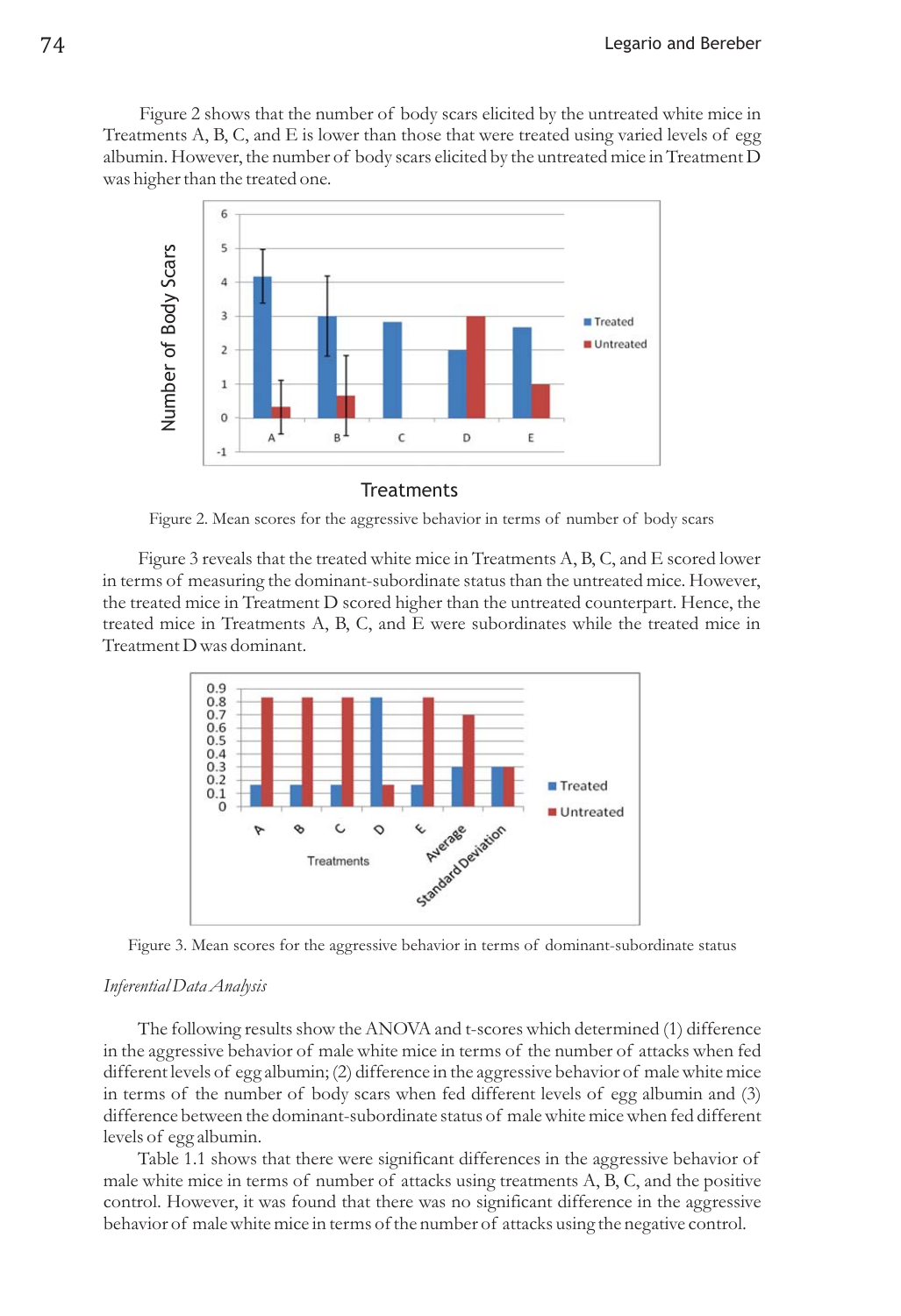| Treatments  | Means   |           |          | df |                  | Interpretation  |
|-------------|---------|-----------|----------|----|------------------|-----------------|
|             | Treated | Untreated | t        |    | S <sub>1</sub> g |                 |
| Treatment A | .333    | 4.667     | $-8.062$ | 10 | .000             | Significant     |
| Treatment B | .333    | 3.500     | $-5.836$ | 10 | .000             | Significant     |
| Treatment C | .833    | 4.167     | $-5.872$ | 10 | .000.            | Significant     |
| Treatment D | 3.833   | 3.333     | .785     | 10 | .451             | Not Significant |
| Treatment E | 1.000   | 2.667     | $-2.331$ | 10 | .042             | Significant     |

Table 1.1. T-test for the significance of the difference in the aggressive behavior of male white mice in terms of the number of attacks.

 $p \leq 0.05$ , significant

Table 1.2 shows that there were significant differences in the aggressive behavior of male white mice in terms of number of body scars using treatments A, B, C, and the positive control. However, it was found that there is no significant difference in the aggressive behavior of male white mice in terms of number of body scars using the negative control.

Table 1.2. T-test for the significance of the difference in the aggressive behavior of male white mice in terms of the number of body scars.

|             |         | Means     |          |    |      |                 |
|-------------|---------|-----------|----------|----|------|-----------------|
| Treatments  | Treated | Untreated |          | df | sig  | Interpretation  |
| Treatment A | 4.167   | .333      | 4.675    | 10 | .001 | Significant     |
| Treatment B | 3.000   | .667      | 2.907    | 10 | .016 | Significant     |
| Treatment C | 2.833   | .000      | 3.114    | 10 | .011 | Significant     |
| Treatment D | 2.000   | 3.000     | $-1.936$ | 10 | .082 | Not Significant |
| Treatment E | 2.667   | 1.000     | 2.331    | 10 | .042 | Significant     |

 $p \leq 0.05$ , significant

Table 2 shows that there were significant differences between the dominantsubordinate of male white mice using all treatments  $(A, B, C, D, and E)$ .

Table 2. T-test for the significance of the difference in the aggressive behavior of male white mice in terms of the number of dominant-subordinate status.

| Means<br>Treatments |         |           |          |    |      |                |
|---------------------|---------|-----------|----------|----|------|----------------|
|                     | Treated | Untreated |          | df | sig  | Interpretation |
| Treatment A         | .167    | .833      | $-2.828$ | 10 | .018 | Significant    |
| Treatment B         | .167    | .833      | $-2.828$ | 10 | .018 | Significant    |
| Treatment C         | .167    | .833      | $-2.828$ | 10 | .018 | Significant    |
| Treatment D         | .833    | .167      | 2.828    | 10 | .018 | Significant    |
| Treatment E         | .167    | 833       | $-2.828$ | 10 | .018 | Significant    |

 $p \leq 0.05$ , significant

Table 3.1 reveals that there is a significant difference in the aggressive behavior of male white mice in terms of the number of attacks when fed different levels of egg albumin.

Table 3.1. ANOVA for the significance of the difference in the aggressive behavior of male white mice in terms of the number of attacks.

|                | Sum of  | df | Mean Square |        | Sig. | Interpretation |
|----------------|---------|----|-------------|--------|------|----------------|
|                | Squares |    |             |        |      |                |
| Between Groups | 51.533  |    | 12.883      | 14.422 | .000 | Significant    |
| Within Groups  | 22.333  | 25 | .893        |        |      |                |
| Total          | 73.867  | 29 |             |        |      |                |

 $p \leq 0.05$ , significant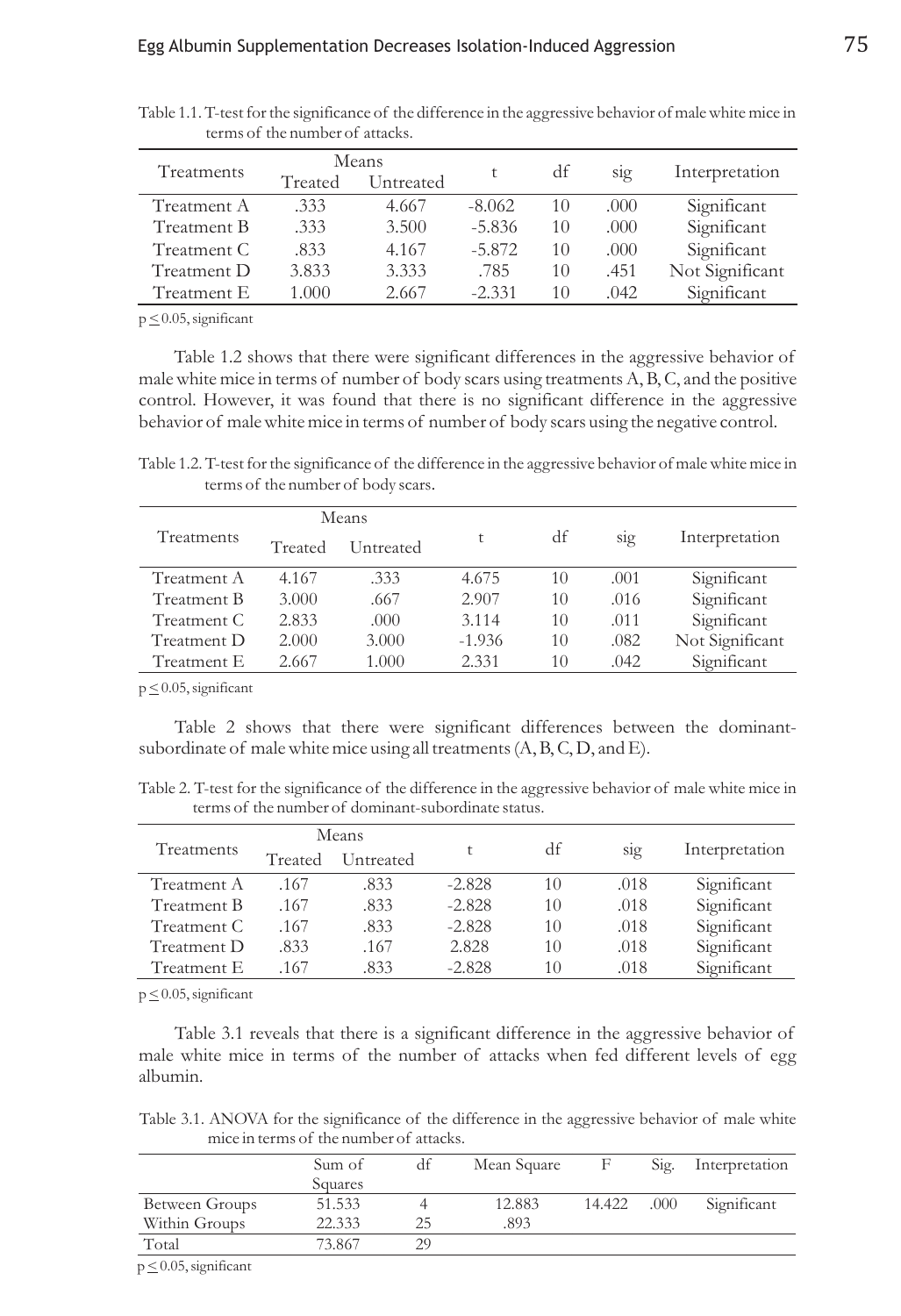Table 3.1.1 reveals that when results in terms of the number of scars were compared among the treatments, significant difference was seen only in Treatment D (negative control).

| Treatment vs. Treatments |        | Sig.           | Interpretation                 |
|--------------------------|--------|----------------|--------------------------------|
|                          | В      | 1.000          | Not significant                |
|                          |        | 0.368          | Not significant                |
| A                        | D      | 0.000          | Significant                    |
|                          | Е      | 0.233          | Not significant                |
| B                        | C<br>D | 0.368<br>0.000 | Not significant<br>Significant |
|                          | Е      | 0.233          | Not significant                |
|                          | D      | 0.000          | Significant                    |
|                          | Е      | 0.763          | Not significant                |
| D                        | Е      | 0.000          | Significant                    |

Table 3.1.1. LSD for the significance of the difference in the aggressive behavior of male white mice in terms of the number of attacks.

 $p \leq 0.05$ , significant

Table 3.2 reveals that there was no significant difference in the aggressive behavior of male white mice in terms of the number of body scars when fed different levels of egg albumin

Table 3.2. ANOVA for the significance of the difference in the aggressive behavior of male white mice in terms of the number of body scars.

|                | Sum of<br>Squares | df | Mean<br>Square |       | Sig. | Interpretation  |
|----------------|-------------------|----|----------------|-------|------|-----------------|
| Between Groups | 14.867            |    | 3.717          | 1.273 | .307 | Not Significant |
| Within Groups  | 73.000            | 25 | 2.920          |       |      |                 |
| Total          | 87.867            | 29 |                |       |      |                 |

 $p \leq 0.05$ , significant

Table 4 reveals that there was a significant difference in the aggressive behavior of male white mice in terms of the dominant-subordinate status when fed different levels of egg albumin.

Table 4. ANOVA for the significance of the difference in the aggressive behavior of male white mice in terms of dominant-subordinate status.

|                | Sum of  |    | Mean   |       | Sig. | Interpretation |
|----------------|---------|----|--------|-------|------|----------------|
|                | Squares |    | Square |       |      |                |
| Between Groups | 2.133   |    | .533   | 3.200 | .030 | Significant    |
| Within Groups  | 4.167   | 25 | .167   |       |      |                |
| Total          | 6.300   | 29 |        |       |      |                |

 $p \leq 0.05$ , significant

Table 4.1 reveals that when results in between the dominant-subordinate status were compared among treatments, significant difference was seen only in Treatment D (negative control).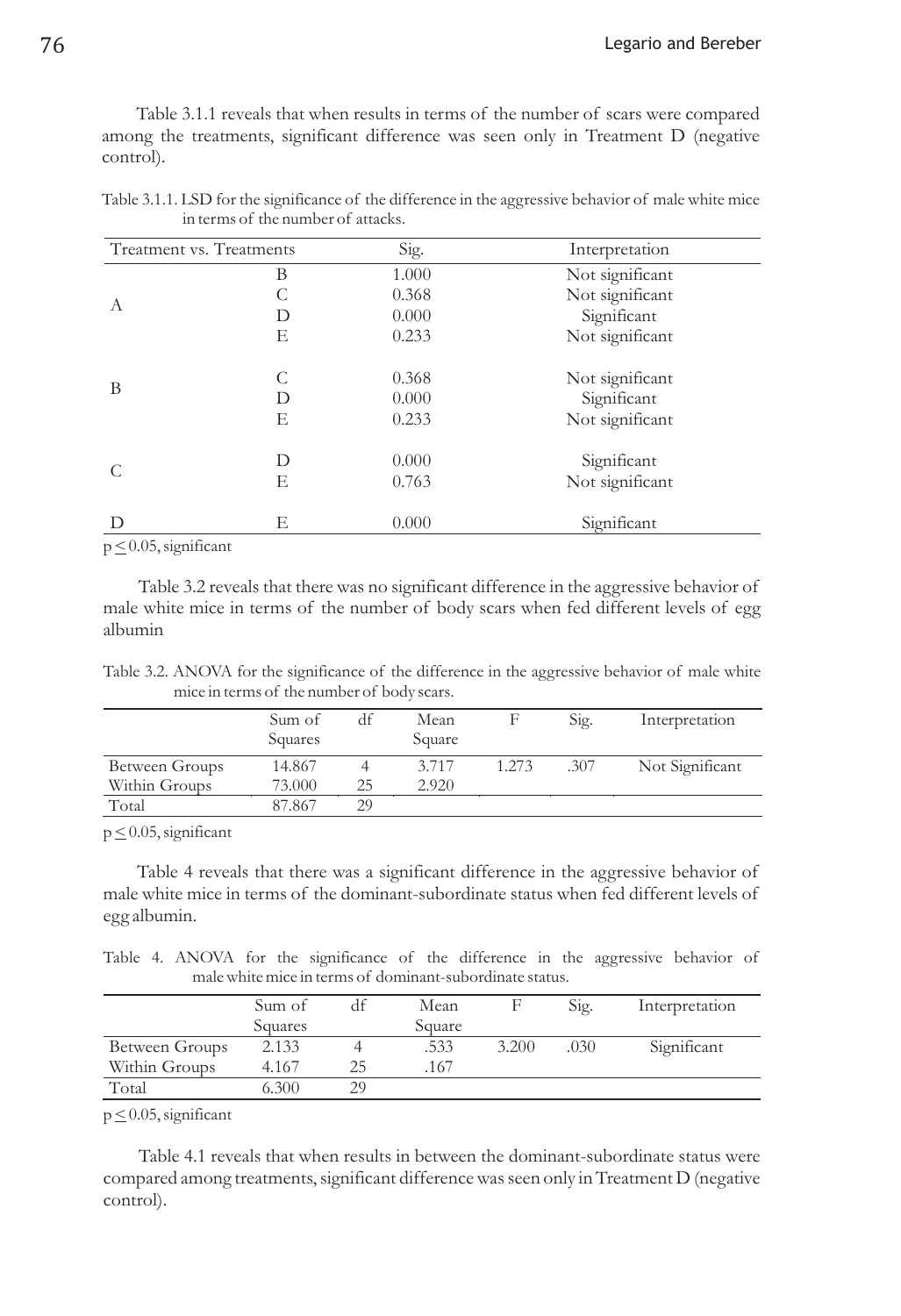| Treatment vs. Treatments |   | Sig.  | Interpretation  |
|--------------------------|---|-------|-----------------|
|                          | B | 1.000 | Not significant |
|                          | C | 1.000 | Not significant |
| A                        | D | .009  | Significant     |
|                          | E | 1.000 | Not significant |
|                          | C | 1.000 | Not significant |
| B                        | D | .009  | Significant     |
|                          | E | 1.000 | Not significant |
|                          | D | .009  | Significant     |
|                          | E | 1.000 | Not significant |
| D                        | Е | .009  | Significant     |

Table 4.1. LSD for the significance of the difference in the aggressive behavior of male white mice in terms of dominant-subordinate status.

 $p \leq 0.05$ , significant

#### DISCUSSION

Aggression, according to Cliffnotes (2012), is a behavior, verbal or physical, intended to physically hurt or harm in some other way another person or thing. Whether aggression is manifested by individuals or groups (including nations), it is the most destructive force in social relations and consequently an important social issue.

Thus, this study was conducted in order to find food alternatives that could alleviate aggression which is egg albumin. Egg albumin contains tryptophan that could decrease aggressive tendencies (Werbach, 1995). In this study, data were gathered through measuring aggressive tendencies such as the number of attacks, the number of body scars, as well as the dominant-subordinate status.

The data which pertained to the mean scores of the number of attacks and body scars revealed that when the male white mice were exposed to various treatments of egg albumin, their aggressive behavior was lessened. This means that the egg albumin can be an effective means of reducing manifestations of aggressive behavior. Since the egg albumin is believed to be rich in tryptophan, the results in this study was supported by Werbach (1995) which states that adding this serotonin precursor in the diet was found to be associated with both increased brain serotonin and decreased aggression. Furthermore, his findings suggest that tryptophan supplementation may be most effective in reducing aggression especially during times of stress just like when the mice are exposed to isolationinduced fighting. Moreover, the findings are also supported by the study of Miczek et al. (2001) and Dougherty et al. (1999) wherein manipulations in the serotonin level of the various animals subjected for observation of aggressive behavior have been found to have significant effects in the manifestations of their aggressive tendencies.

Results, moreover, suggest that dominant-subordinate relationship elicited by the treated white mice in Treatments A, B, C, and E is subordinate than dominantly untreated using varied levels of egg albumin. Given that Treatment D is the negative control, it is expected to score higher among other treated mice in all treatments since it was not treated with egg albumin. This is then affirmed by the above mentioned studies (Werbach, 1995; Miczek et al., 2001; Dougherty et al., 1999) which imply that if serotonin levels are decreased or depleted, the tendency to elicit aggressive behavior, such as becoming dominant, increases. As aggressive behavior starts to escalate, the stress levels brought about by isolation-induced fighting also increases. In addition, using the study of Hahn and Schanz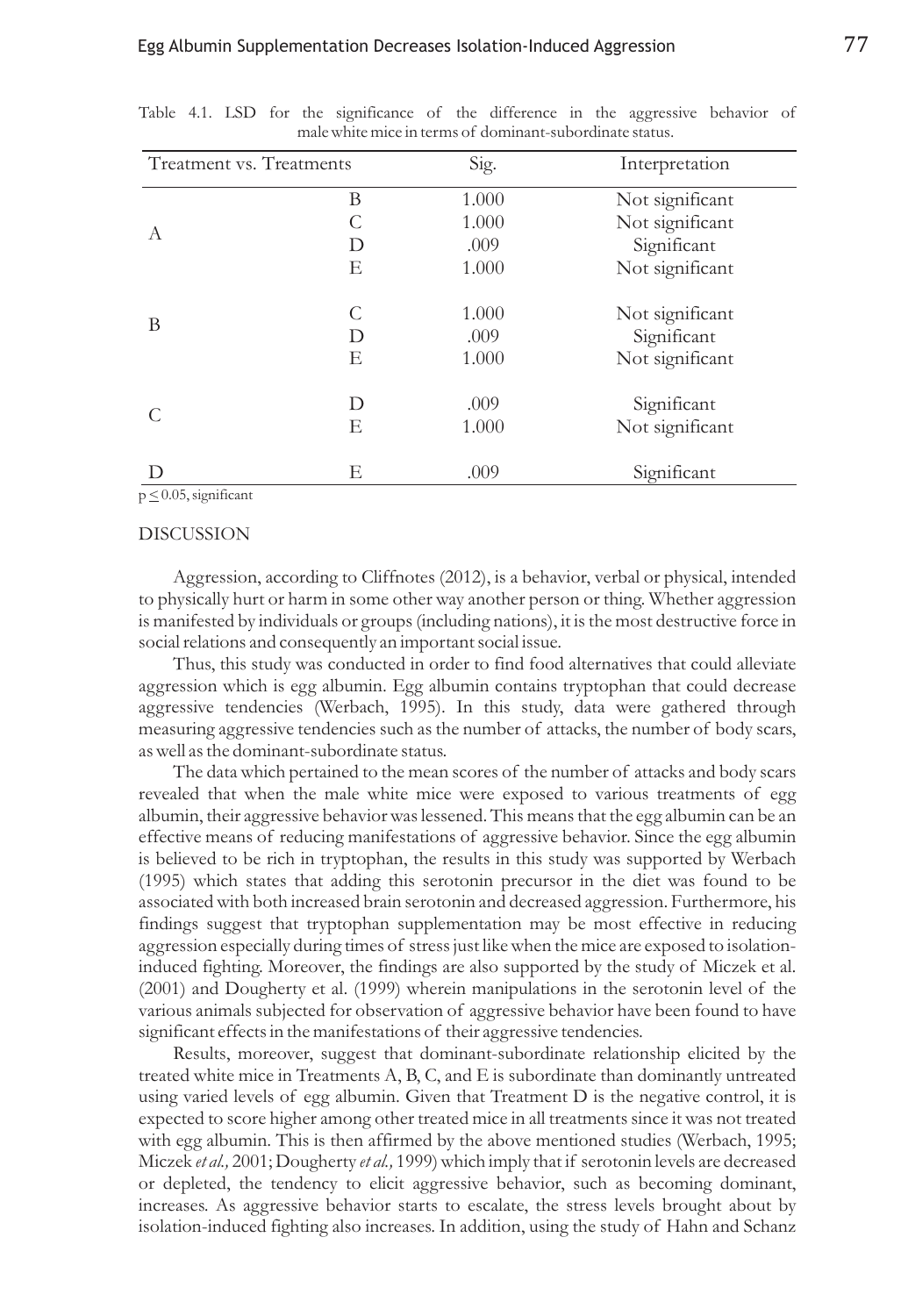(1996) in measuring dominant-subordinate status, it was also affirmed that when mice are exposed to varying levels of tryptophan, such status significantly lowers down.

In the analysis of the inferential data using t-Test, it was found that significant differences in the aggressive behavior of the mice were observed with regard to the number of attacks and number of scars when these mice were and were not exposed to varying treatments of egg albumin. Even if Compaan et al. (1993) stated that fighting among male white mice is common, certain manifestations in their aggressive behaviors such as presence of scars and provoking attacks have been significantly reduced when they were exposed to serotonin precursor substances such as the egg albumin compared to those that were not exposed to such. Thus, the number of attacks as described by Ginsburg and Allee (1942) in which mice took defensive position reduced the probability of scars to be produced.

ANOVA results for scar showed no significant difference among treatments and control groups thus confirming the observations of Ginsburg and Allee (1942).

In the analysis of the significant differences between the dominant-subordinate of male white mice using t-Test (Table 5) for all treatments, it was found that untreated mice significantly elicit dominant status while treated mice show subordinate status (Treatments A, B, C and E). In the case of Treatment D (negative control), results showed a significant difference since male white mice exhibit more dominant status than the other mice (untreated).

In the inferential data analysis using ANOVA, it was found that there was a significant difference in the aggressive behavior of male white mice in terms of the number of attacks (Table 6.1) when fed different levels of egg albumin including the negative and positive controls. However, in terms of the number of body scars, it was found that there was no significant difference in the aggressive behavior of male white mice.

The results in Table 6.1.1 (LSD Table) showed that the male white mice that were exposed to different dosages of egg albumin as well as those that were given the positive control (Fluoxetine) showed a significant difference in the number of attacks when compared to each other in contrast to those white mice that were in the negative control. This implies that the tendency of the male white mice to elicit manifestation of aggressive behavior for all treatments except for Treatment D (negative control) did not considerably differ. On the other hand, when Treatments A, B, C, and E were compared to Treatment D, results revealed that male white mice fed without egg albumin tended to attack more. The results were affirmed from the study of Dougherty *et al.* (1999) wherein he stated that egg albumin supplementation decreases aggression through its tryptophan content.

Reported as no significant difference (ANOVA) in terms of number of body scars, it is primarily because as the untreated mice attacked the treated mice (Treatments A,B,C,E), the treated mice avoided the attack coming from the other that might have led to absence of scar among the treated mice. Since their aggression was toned down due to the egg albumin and the positive control (Fluoxetine), they were latent to the attacks of the untreated mice. Whereas other treated mice did not have the chance to avoid the attacks coming from the untreated mice, therefore giving them several body scars. Some treated mice (two replicates) even got killed due to the attack of the untreated mice. Even though it was reported to be not significant in terms of the number of body scars, still the significance lies on the number of attacks since the number of body scars is just a product of the attacks coming from the untreated mice.

The ANOVA results (Table 4) for the dominant-subordinate status of the male white mice were found to be significantly different. This explains that egg albumin has significant effects in the dominant-subordinate of male white mice. Thus, these findings can be supported by the study conducted by Miczek, *et al* (2001) which states that when egg albumin is supplemented in the diet, the tendency to be aggressive which includes dominant behavior is reduced.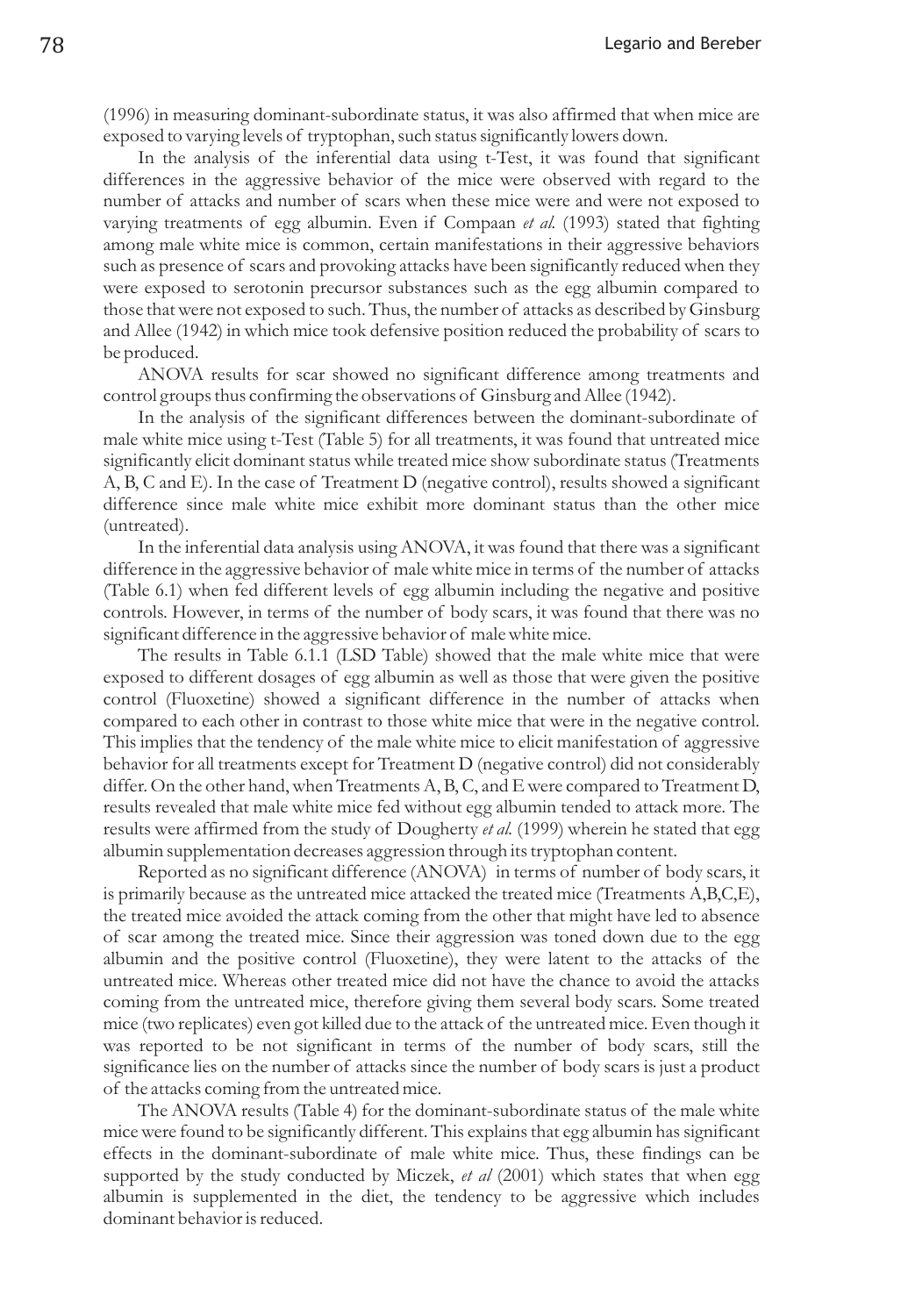The results in Table 4.1 (LSD Table) showed that the male white mice that were exposed to different dosages of egg albumin as well as those that were given the positive control did not elicit a significant difference in their dominant-subordinate status when compared to each other in contrast to those white mice that were in the negative control. This implies that the tendency of the male white mice to elicit manifestation of subordinate status in all treatments except for Treatment D (negative control) did not considerably differ. On the other hand, when Treatments  $A$ ,  $B$ ,  $C$ , and  $E$  were compared to Treatment  $D$ , results revealed that male white mice fed without egg albumin tended to elicit aggressive behavior, specifically dominant status.

The study also shows that all concentration levels showed the same effect in lowering down the aggressive behavior. This result shows that at 5 % egg albumin supplementation is high enough to decrease aggressive behavior in male white mice. They are also comparable (no significant difference) with the positive control which is Fluoxetine. From this, we can say that even at lower egg albumin concentration, the desired effect is still the same; thus, there is no need to use higher levels of concentration.

In conclusion, the study showed that egg albumin supplementation toward mice reduces aggressive behavior regardless of the level of egg albumin. It was concretely shown that treatments fed with varied levels of egg albumin significantly alleviate aggressive behavior compared with treatments without egg albumin supplementation. It was also observed that treatments with egg albumin could reduce aggression of male white mice equally with the positive control which is Fluoxetine. Thus, egg albumin showed a potential property to be used in the treatment of aggression.

Further research can be done to determine if lower levels (less than  $5\%$ ) of egg albumin can still lower the aggressive behavior in male white mice. Moreover, this study can be used as basis to do research on animals of agricultural importance with inherent aggressive behaviors (e.g. chicken, pigs).

# REFERENCES

- AKERT R.M., E. ARONSON, and T.D. WILSON. 2010. Social Psychology (7th ed.). Upper Saddle River, NJ: Prentice Hall.
- BOCK G.R., and J.A. GOODE. 1996. Genetics of Criminal and Antisocial Behaviour. *J. biosoc. Sci.* 30, 135-144.
- BOWMAN C. 2012. What do mice eat. [Internet]. [cited 2012 November 26]; Available from http://www.life123.com/parenting/pets/pet-rodents/what-do-mice-eat-2.shtml
- CLIFFNOTES. 2012. Aggression. [Internet]. [cited 2012 March 10]; Available from http://www.cliffsnotes.com/study\_guide/Ag gression.topicArticleId-25438,articleId-25408.html
- COMPAAN J.C., G. van Wattum, A.J. de Ruiter, G.A. van Oortmerssen, J.M. Koolhaas, and B. Bohus 1993. Genetic Differences in Female House Mice in Aggressive Response to Sex Steroid Hormone Treatment. Physiology and Behavior. 54: 899-902.
- CRAWLEY J.N. 2007. Social behavior tests for mice. Laboratory of behavioural neuroscience. National Institue of Mental Health, Bethesda, Maryland.
- DOUGHERTY D.M., F.G. MOELLER, J.M. Biork, and D.M. Marsh. 1999. Plasma Ltryptophan depletion and aggression. Adv Exp Med Biol. 467:57-65.
- EMMANUELSON, J. (2010). The tryptophan story. Retrieved July 11, 2012 from http://www.futurescience.com/tryptoph.html
- GINSBURG B., and W.C. ALLEE. 1942. Some effects of conditioning on social dominance and subordination in inbred strains of mice. *Physiol Zoo*. 15:485-506.
- HAHN M.E., and N. SCHANZ.1996. Issues in the genetics of social behaviour: revisited. *Behav Genet*. 26:463-470.